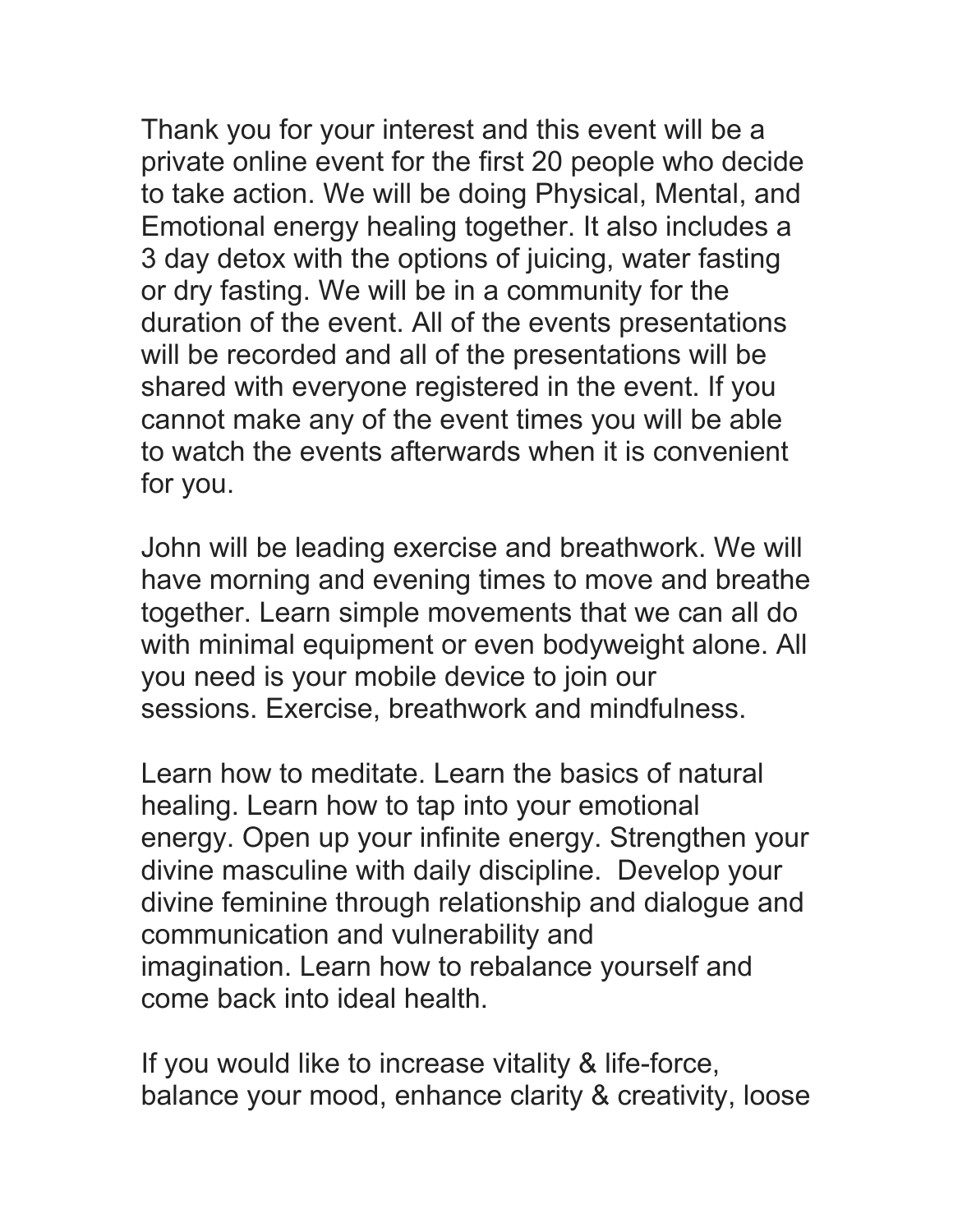weight, heighten your self-worth and upgrade ALL areas of your life, then this is for you.

**This workshop will support you to liberate you from old dogmas, conditioning, limiting beliefs and cut cord from all dependency** You will learn to become your fully individuated Self while at the same time feeling deeply connected & belonging to a community that share your deepest values.

Join Sabina and John while we share what we have done along our way to heal our lives. John will share presentations on what has happened to us. Why do we get sick? Why are we gaining weight? Why are we feeling pain in our bodies and our lives? Learn what has gone wrong with our nutrition and our understanding of reality that has gotten us all off track. If you are over 35 or 50 years old and you want to change your relationships and find more joy and happiness in your life you are going to want to sit in on John's energy healing workshop.

Sabina will share on Cellular Detoxification that she has devoted herself for the past 25 years. Why do we need to cleanse? How is disease created in your body? Inner-standing the body's self-healing mechanism. How to prepare for a cleanse? Juicing with fruits vs. vegetables. What is happening in the body during a cleanse/fast. Juice cleanse vs waterfast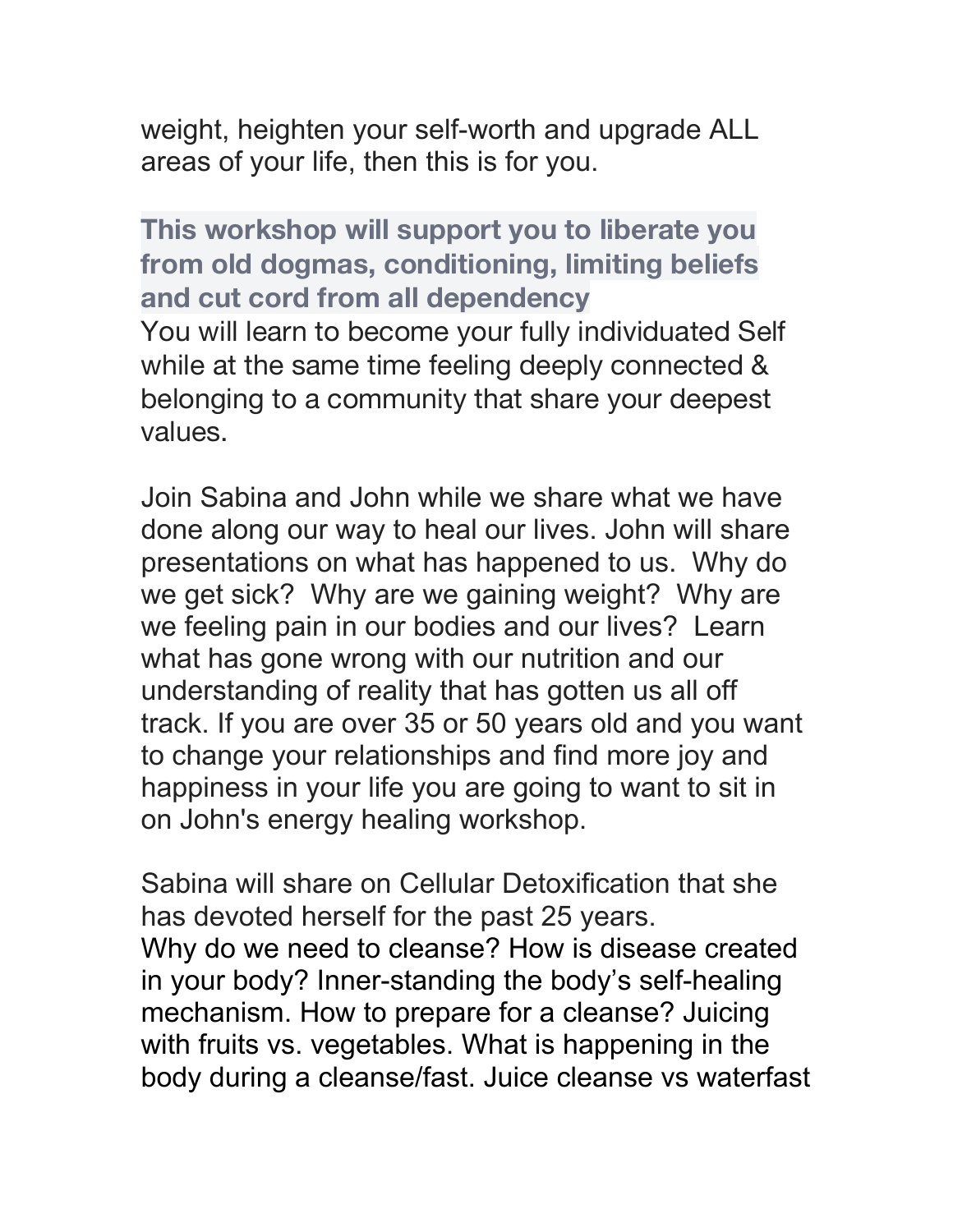vs dryfast. What tools can we use to support us during the cleanse. How to transition out of a cleanse. Creating healthy habits & empowered ways of being after a cleanse. Alkaline & mucus-free diet. Learn how to become your own healer. Become highly intuitive and listen to your body.

Sabina will also be sharing on Emotional Mastery, Shadow work & Alchemy and Soul Embodiment. Learn the skills of harnessing your emotions to use them as fuel for creation. Explore shadow work & archetypal work and become a true alchemist who turns challenges into opportunities. Hence you become the ruler of your life instead of reacting to unconscious behavior patterns & conditioning. Learn to live life by choice and not by default. We will be exploring ways to unlock your soul purpose and live your gift from a place of deep embodiment.Develop & strengthen your leadership skill & communication skills so you become an awakened & embodied leader for a New Earth.

John will also teach how to prepare healthy happy natural meals in a flash. Learn how to make raw juice and yummy healthy smoothies. Learn how to create simple quick healthy delicious high energy salads and meals to stay on track and moving towards your dreams.